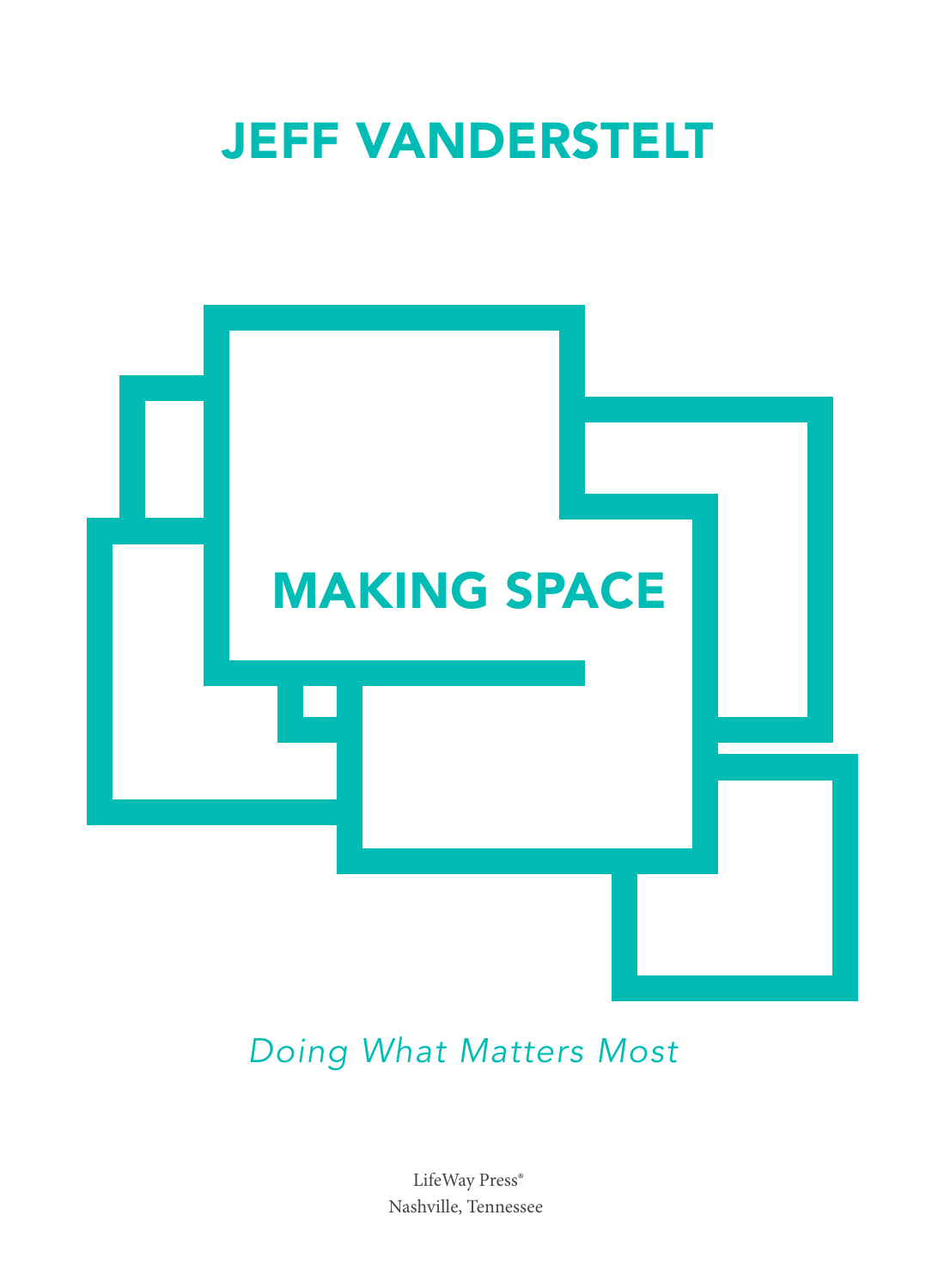#### Editorial Team

Brad Watson *Writer* Reid Patton *Content Editor* David Haney *Production Editor*

Denise Wells *Graphic Designer* Joel Polk *Editorial Team Leader* Brian Daniel *Manager, Short-Term Discipleship* Michael Kelley *Director, Groups Ministry*

Published by LifeWay Press® © 2018 Jeff Vanderstelt

No part of this book may be reproduced or transmitted in any form or by any means, electronic or mechanical, including photocopying and recording, or by any information storage or retrieval system, except as may be expressly permitted in writing by the publisher. Requests for permission should be addressed in writing to LifeWay Press<sup>®</sup>; One LifeWay Plaza; Nashville, TN 37234.

ISBN 978-1-4627-8004-4 • Item 005799589

Dewey decimal classification: 223.7 Subject headings: BIBLE. O.T. PROVERBS \ GOD—WILL \ WISDOM

Scripture quotations are taken from the ESV® Bible (The Holy Bible, English Standard Version®), copyright © 2001 by Crossway, a publishing ministry of Good News Publishers. Used by permission. All rights reserved.

To order additional copies of this resource, write to LifeWay Resources Customer Service; One LifeWay Plaza; Nashville, TN 37234; fax 615-251-5933; call toll free 800-458-2772; order online at LifeWay.com; email orderentry@lifeway.com; or visit the LifeWay Christian Store serving you.

*Printed in the United States of America*

Groups Ministry Publishing • LifeWay Resources One LifeWay Plaza • Nashville, TN 37234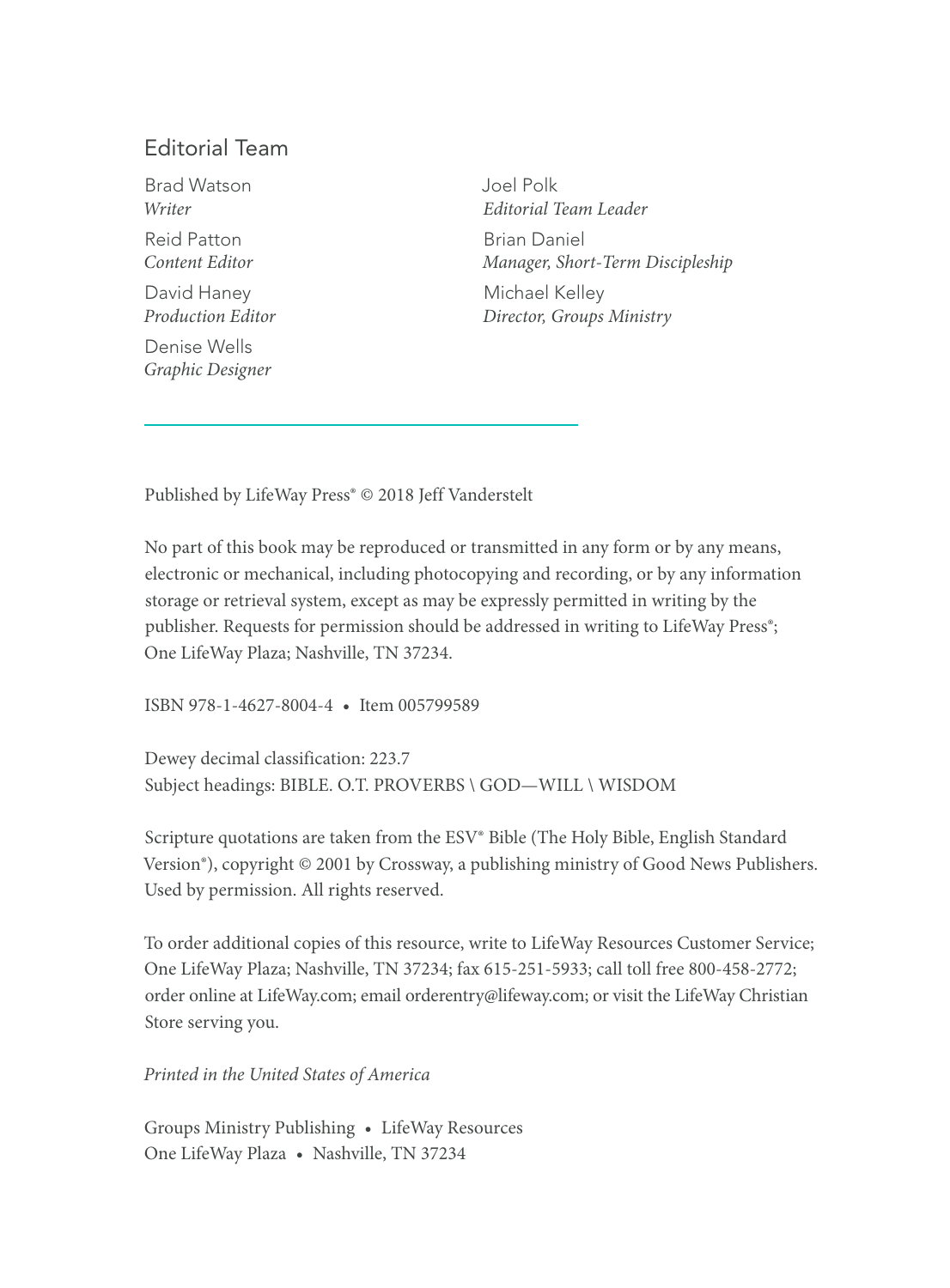# **CONTENTS**

| ABOUT THE AUTHOR 4<br>TIPS FOR FACILITATING THE GROUP EXPERIENCE 5<br>HOW TO USE THIS STUDY 6 |
|-----------------------------------------------------------------------------------------------|
| WEEK <sub>1</sub><br>MAKING SPACE8                                                            |
| WEEK <sub>2</sub><br>MONEY AND WORK 22                                                        |
| WEEK <sub>3</sub>                                                                             |
| <b>WEEK4</b><br>WORD AND PRAYER 50                                                            |
| <b>WEEK 5</b>                                                                                 |
| WEEK 6<br>FRIENDSHIP 78                                                                       |
| WEEK 7<br>PARENTING AND FAMILY. 90                                                            |
| WEEK 8<br>HOSPITALITY 104                                                                     |
| CREATING YOUR IDEAL WEEK 118                                                                  |
|                                                                                               |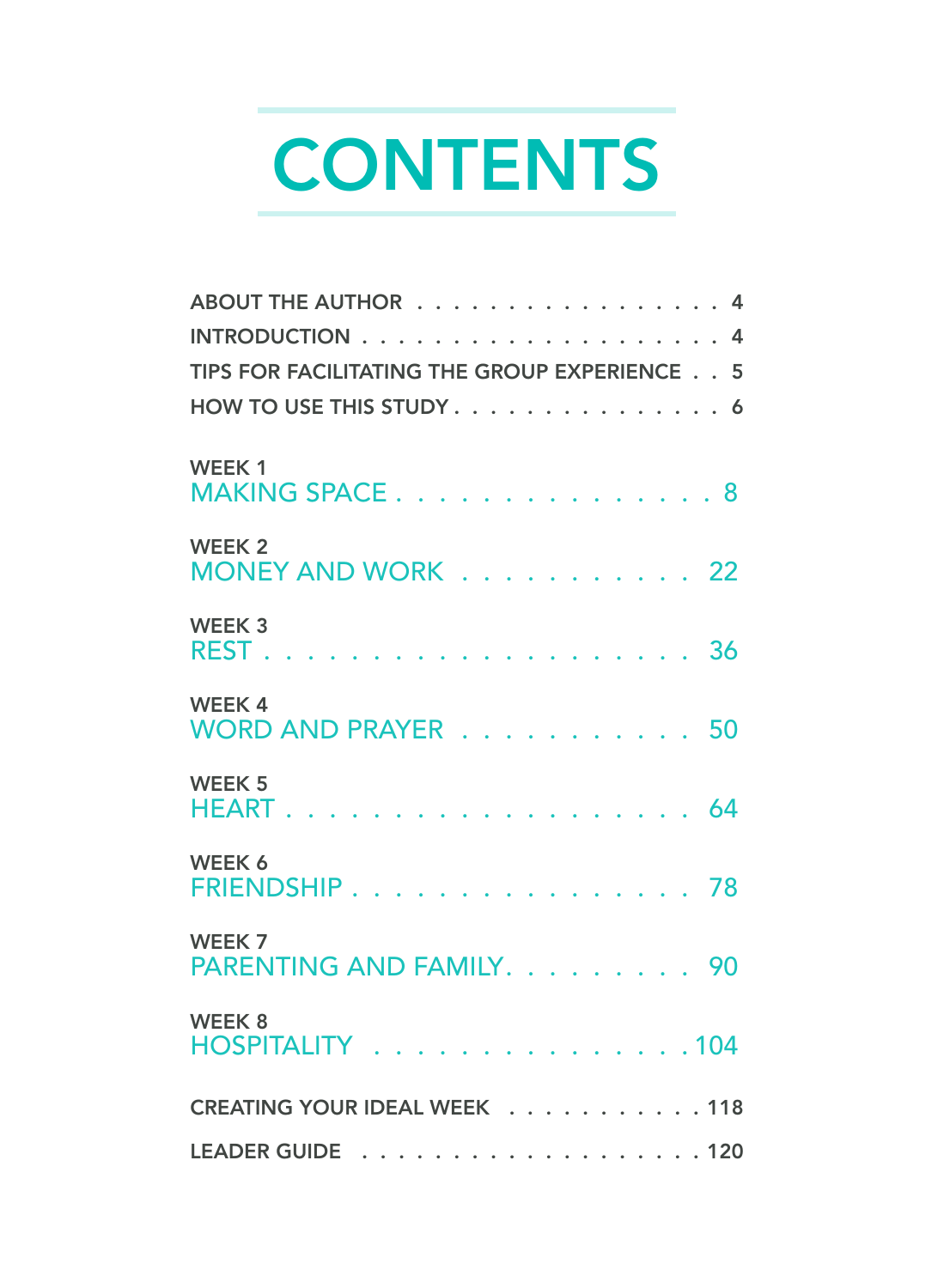### ABOUT THE AUTHOR

Jeff Vanderstelt gives his life to teaching and equipping the church and to training and encouraging ministers of the gospel. To that end Jeff leads Saturate and the Soma Family of Churches and teaches at Doxa Church in Bellevue, Washington. He also travels around the United States and the world, equipping the church in the gospel and missional living.

When he's not speaking or teaching, Jeff gets to do a little writing. He's the author of *Saturate: Being Disciples of Jesus in the Everyday Stuff of Life* and *Gospel Fluency.* Additionally, Jeff wrote *Saturate Field Guide* and *The Gospel Fluency Handbook* with Ben Connelly. Jeff is married to Jayne, and they have three children: Haylee, Caleb, and Maggie.

### **INTRODUCTION**

I'm busy. You're busy. We're all busy. One primary objection Christians have to living the full Christian life is busyness. In other words, we aren't making space for the things that matter most because our lives are filled with other things. We're also overwhelmed by the tension of being finite beings with infinite expectations for our lives and our families. We burn ourselves out working in our jobs, trying to be parents, and even doing good things in our churches. Most of us feel stretched so thin that we don't even have space to think about our lives, much less follow Jesus intentionally.

Essentially, I hear many Christians say, "I can't follow Jesus beyond Sunday because I don't have time to do that." The problem is, that's true. We don't have space to be intentional, faithful followers of Jesus. This study is about making space in our lives to do the right things at the right time with the right people. That's a recipe for wisdom!

We need wisdom. Wisdom is applying the right truth at the right time in the right way. Wisdom always produces abundant life for ourselves and others. The result of walking in wisdom is a satisfied life, not a hurried life. Can you imagine a week when you're deeply satisfied and experience greater joy in your work, family, relationships, and home?

Throughout this study we'll apply biblical wisdom from the Book of Proverbs so that we can learn how to make space in our lives for the priorities that matter most. The Book of Proverbs works like a rolling list of sage advice from the perspective of a life lived fearing God. You'll notice that Proverbs returns to the same topics again and again. These topics, representing the substance of life, are the focus of this eight-week study: work, money, rest, the Bible, prayer, friendship, parenting, and hospitality. These are the arenas in which we receive and live out the wisdom of God.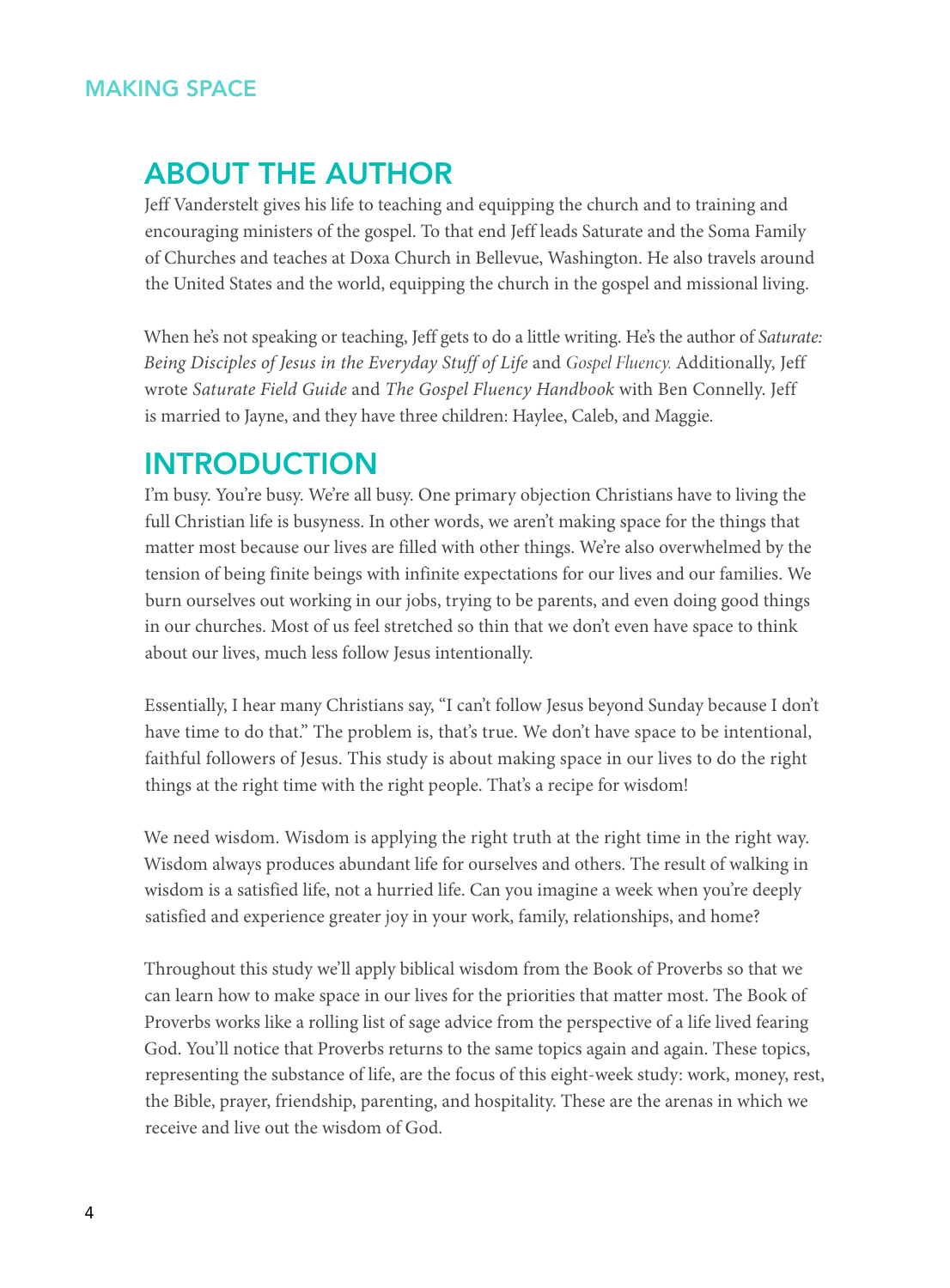## TIPS FOR FACILITATING THE GROUP EXPERIENCE

- 1. Consistently pray for the members of your group. Come to the group session with a sense of the direction the Holy Spirit wants the group to take.
- 2. Prepare by reading the personal studies and watching the video session before each group session. Come to the session with a sense of the direction the discussion needs to take in order to benefit your group.
- 3.As you prepare, highlight the discussion questions you know will be crucial for your group members.
- 4. Keep the discussion focused and moving by bringing people back to the topic at hand or by transitioning to the next question.
- 5. Lead in vulnerability. Consider your answers to the questions in advance, especially in the Nurture section, which focuses on our hearts, sin, repentance, and faith.
- 6. Silence is OK. Some of the questions you'll ask are weighty because they focus on people's personal lives. People will need time to consider their responses.
- 7. Trust the process of the group experience and the personal studies. These two elements, working together, will create an environment to produce the most fruit. You aren't trying to accomplish everything in the group discussions.
- 8.At the back of this book you'll find a leader guide with the big ideas that will guide your preparation for each session.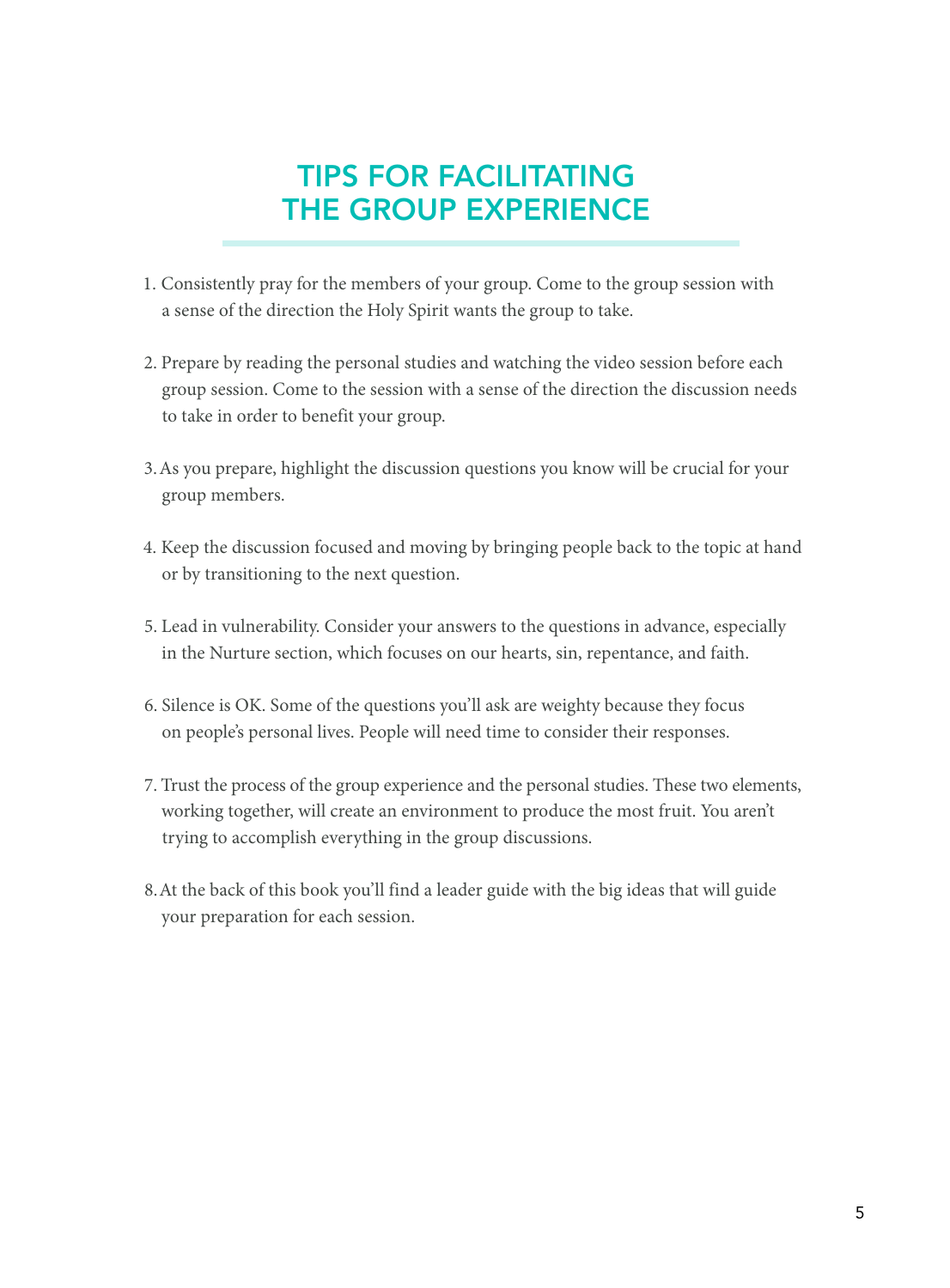## HOW TO USE THIS STUDY

#### THE GROUP EXPERIENCE: DISCOVER, NURTURE, ACT

These three steps—discover, nurture, and act (DNA)—constitute the crucial aspects of growing as a disciple. Participants will follow these three steps at each group session. Prayer should remain a constant feature of each component.

OPENING. The opening is designed to help the group connect and to introduce the topic for the new session. The group will also review highlights and insights from the previous week's personal study. Be careful not to let this segment run too long.

DISCOVER. Led by the Holy Spirit, the group will study passages from Proverbs by reading the Bible, discussing what it says, and watching a short video. The group will discover what God has revealed about who He is, what He has done, who we are, and how we walk in wisdom. The goal of this component is to grow in our understanding together.

NURTURE. Led by the Holy Spirit, the group will repent and believe in the gospel. During this time the group will discuss issues of the heart: If we know what we discovered is true, why don't we believe and walk in it? The goal is to shepherd the heart so that each person is brought to repentance and renewed faith every time the group meets. In this way we grow in our belief together.

ACT. Led by the Holy Spirit, the group will listen and obey as God calls us to bear fruit in keeping with repentance. The goal of this component is to empower our hands so that, in light of our repentance, each person knows what to do in order to walk in wisdom. We'll regularly imagine what would happen if we, as a group, walked in wisdom. How would that change us as individuals, our group, and our city or neighborhood?

CLOSING. This brief segment commissions the group members for their daily lives and their personal study. It provides a way to bring the group session to a close.

#### THE PERSONAL-STUDY EXPERIENCE

We always learn a great deal from our community and the gifted teachers who serve us; however, we always need an intentional time to internalize and explore biblical truth by learning on our own. The weekly personal-study sections are crucial to the holistic, transformative journey of making space for what matters most in life. Through these studies you'll engage your head, your heart, and your hands.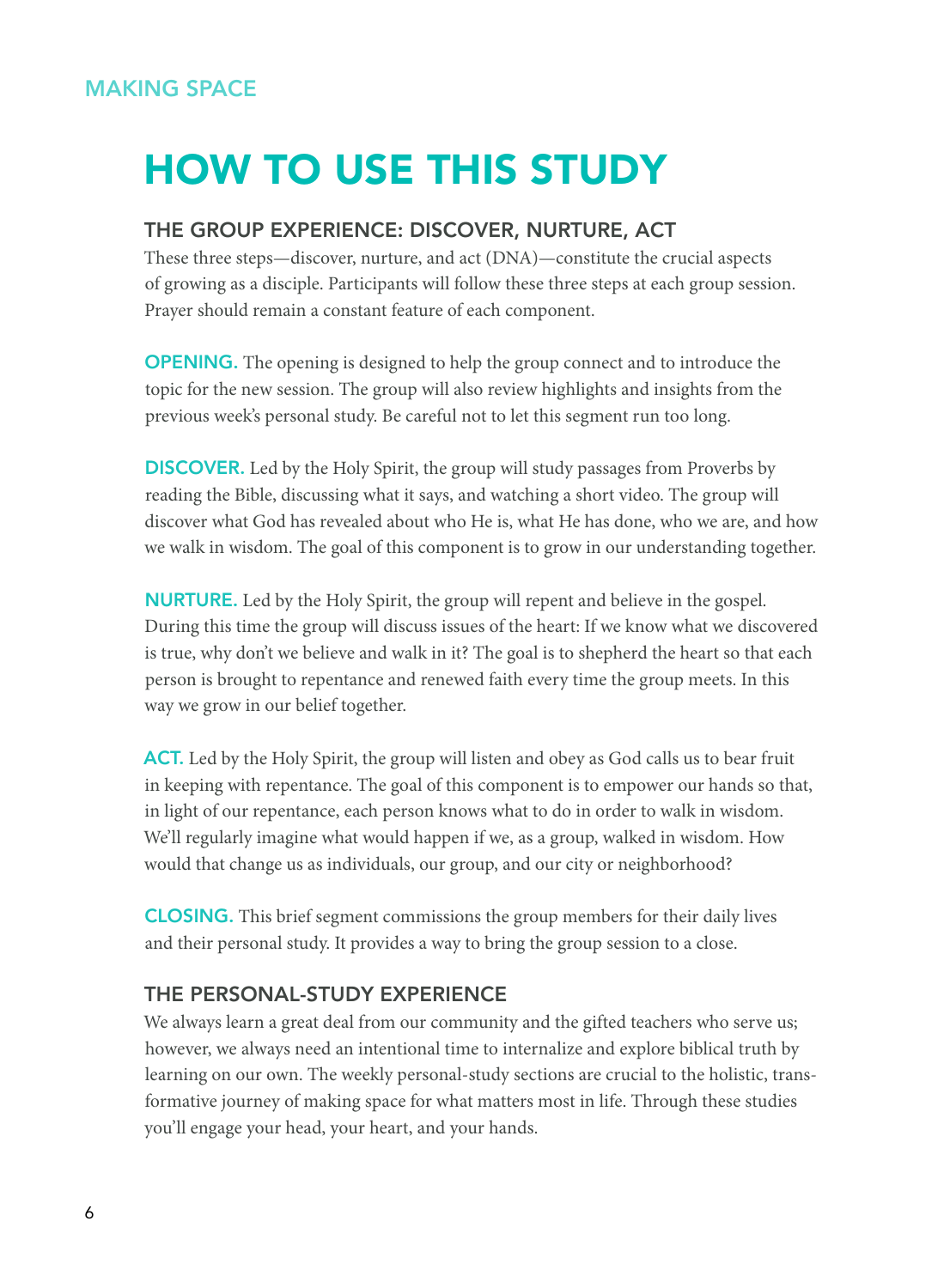You should reserve two or three hours each week to engage with this material in a meaningful way. However, don't feel pressure to complete the whole personal study in one sitting. While this may be helpful for some people, others will benefit from the time to process and reflect that comes from breaking up the personal study. The structure is designed for flexibility.

While you can expect a healthy dose of Bible *study,* you'll also get quite a bit of Bible *doing* as you live biblical wisdom through personal assessments, guided times of prayer, days of rest, solitude, and many other activities to make space in your life.

BIBLE-READING PLAN. Each week you'll be challenged to complete daily Bible readings. These are designed to help you develop the habit of learning and listening to the wisdom of God through Scripture, as well as to help you immerse yourself in the wisdom of God.

#### HEAD: GROWING IN UNDERSTANDING GOD AND HIS WISDOM

This section focuses on growing in your understanding of God and the wisdom He gives (see Rom. 12:2). Each week during this extended Bible study, you'll dive deep into God's Word and the topics discussed in the group. The questions and content will guide you through four essential questions:

- 1. What does this text say about who God is?
- 2. What does this text tell me about what He has done, is doing, and will do?
- 3. What does this text tell me about who I am?
- 4. What does it look like to obey this text in my life?

#### HEART: GROWING IN BELIEVING GOD AND HIS WISDOM

Often we know the truth and the Bible very well, yet we don't believe what it says. This section beckons you to explore your motivations, life, actions, beliefs, and idols. You'll evaluate and process how your heart and life reflect what you know to be true from Scripture. This time will call you to surrender, repentance, and faith (see Eph. 1:18).

#### HANDS: GROWING IN OBEYING AND FOLLOWING GOD'S WISDOM

How do we live a life of wisdom? The whole point of this study is to make space for what matters most. This final section will regularly call you to make plans and commitments to live in wisdom through action (see Jas. 1:25).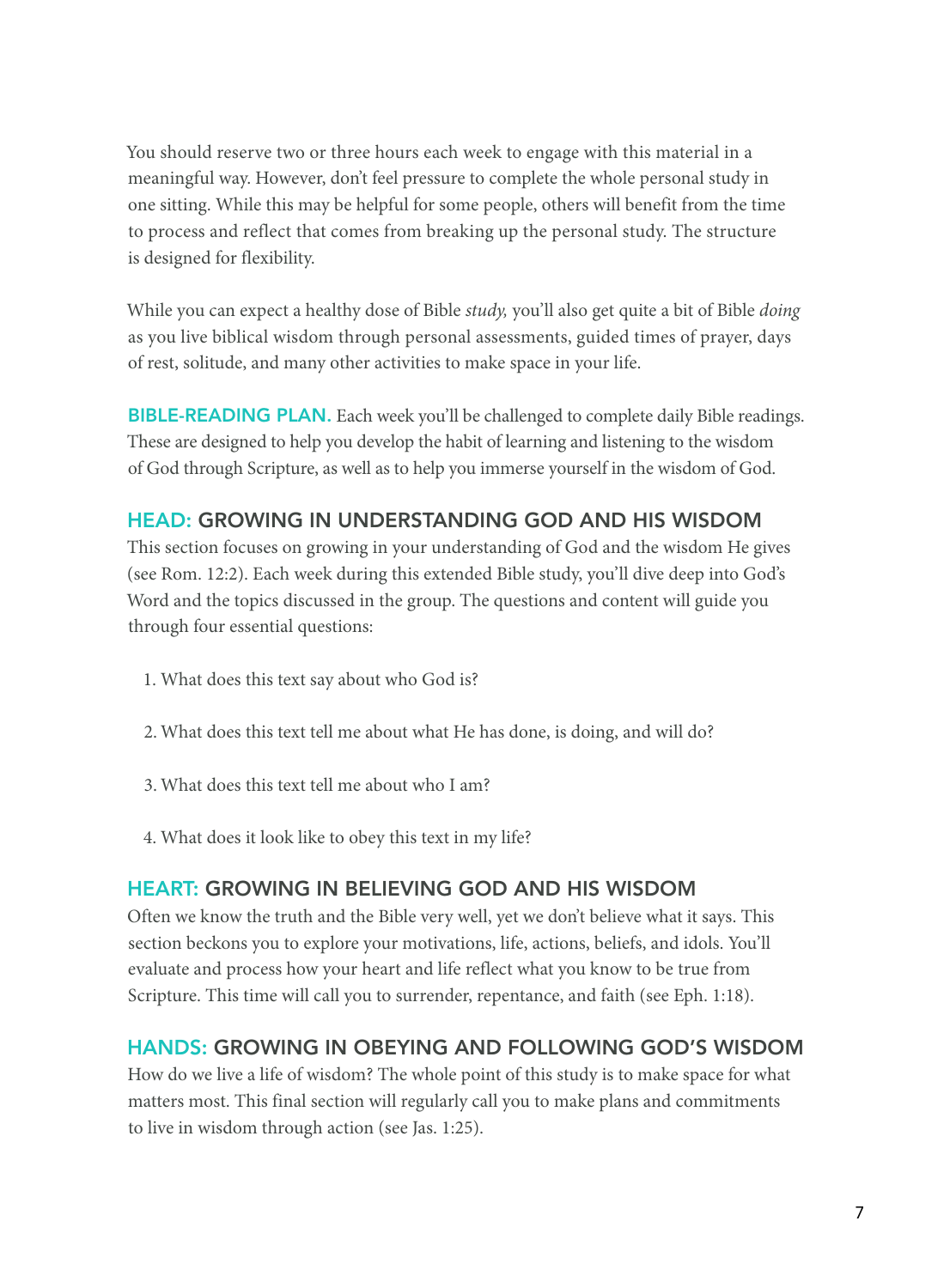

8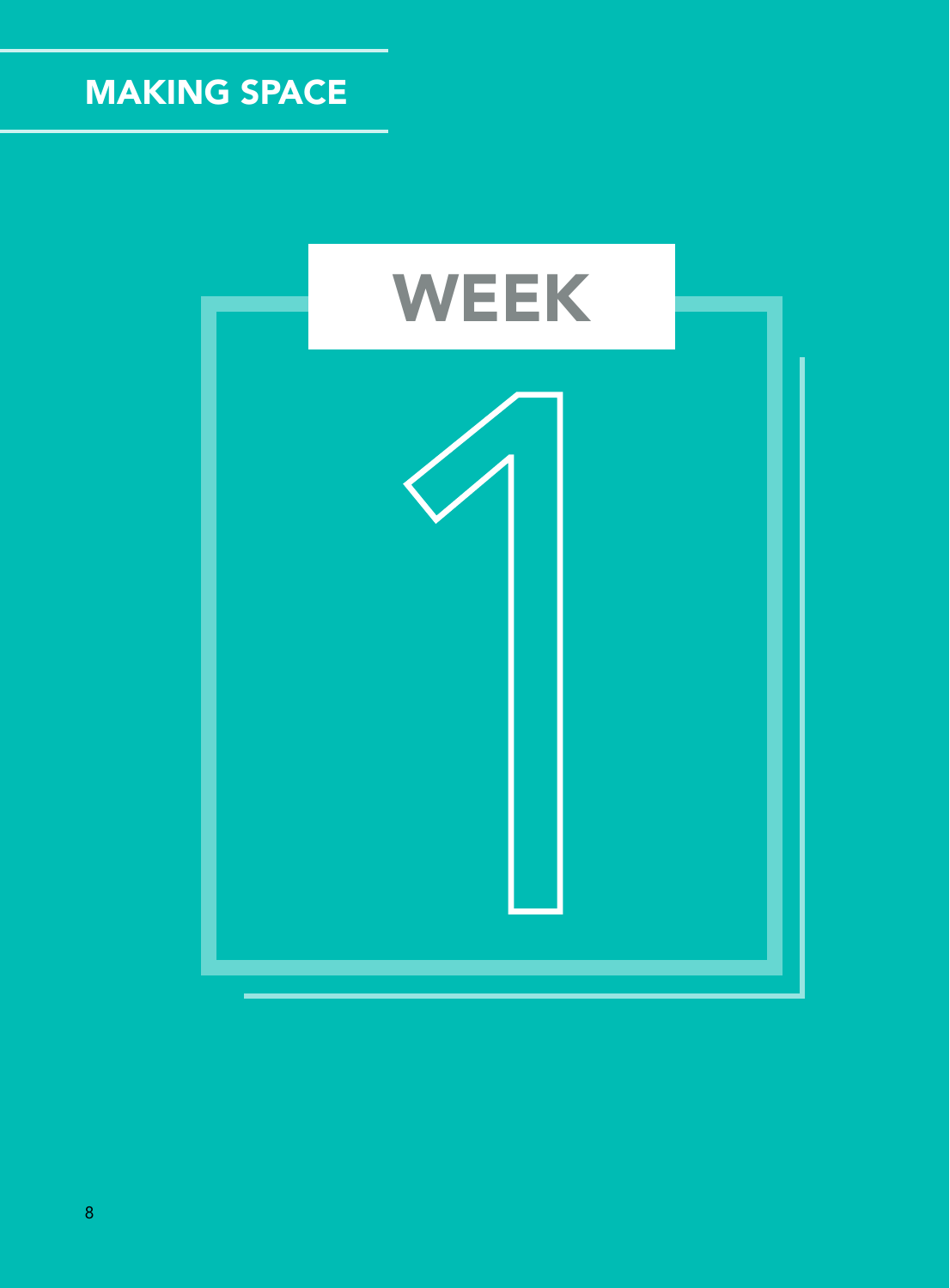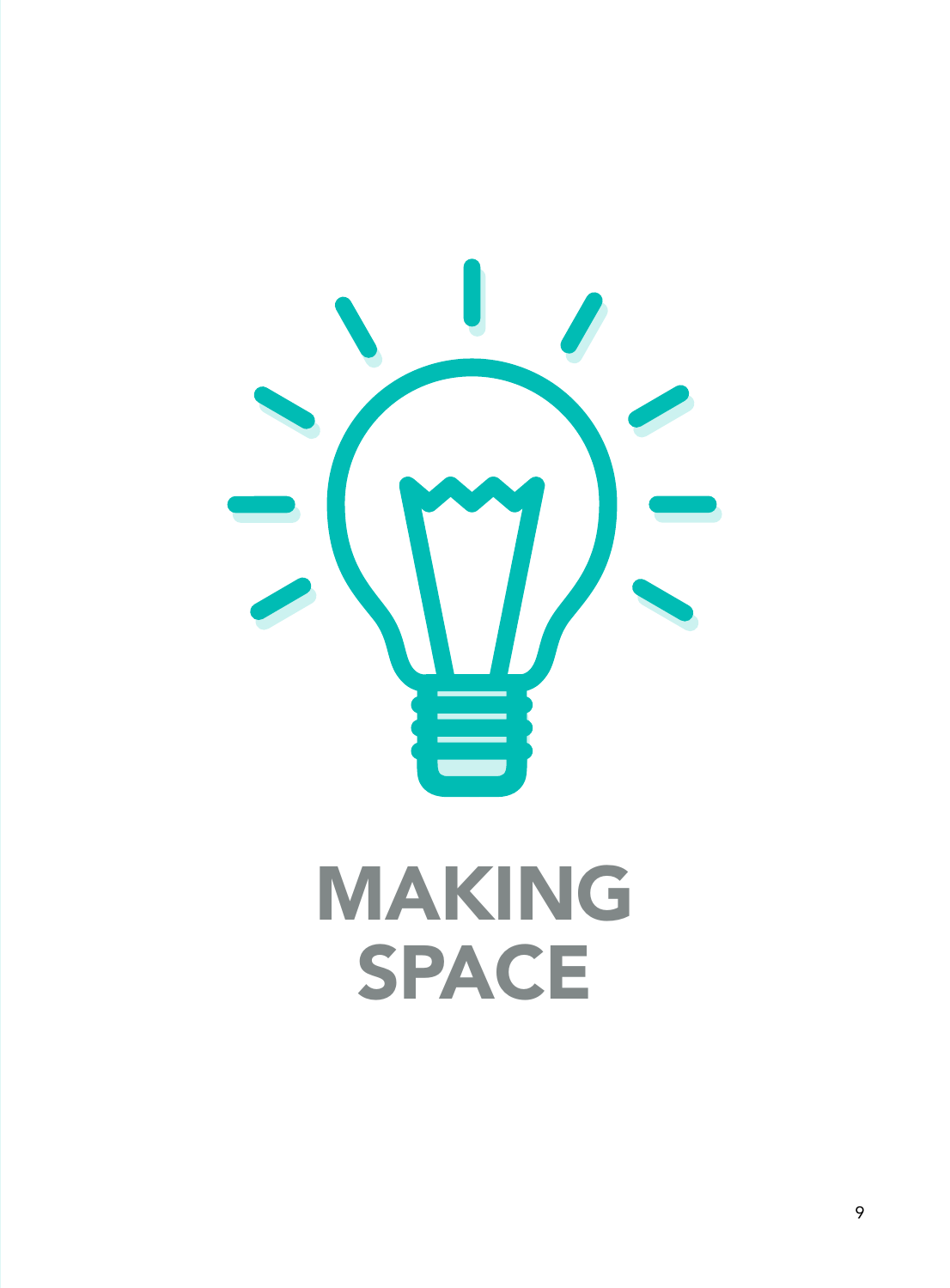## WEEK 1: GROUP STUDY

## START

Begin the study by asking the following questions to break the ice and encourage members to share.

Who's the wisest person you've met?

What made him or her so wise?

Following Jesus means living in His wisdom every day. The purpose and goal of *Making Space* are learning to take wisdom and apply it to the things that matter most in our lives.

Regularly ask yourself two important questions throughout this study.

- 1. Is your busyness focused on the right things? Are you busy doing the things that matter most?
- 2. In your busyness is your life producing life? Is it abundant? Is it fulfilling, or is it destructive? Is it draining the energy out of you and the people around you?

With those questions in mind, let's dive into this study.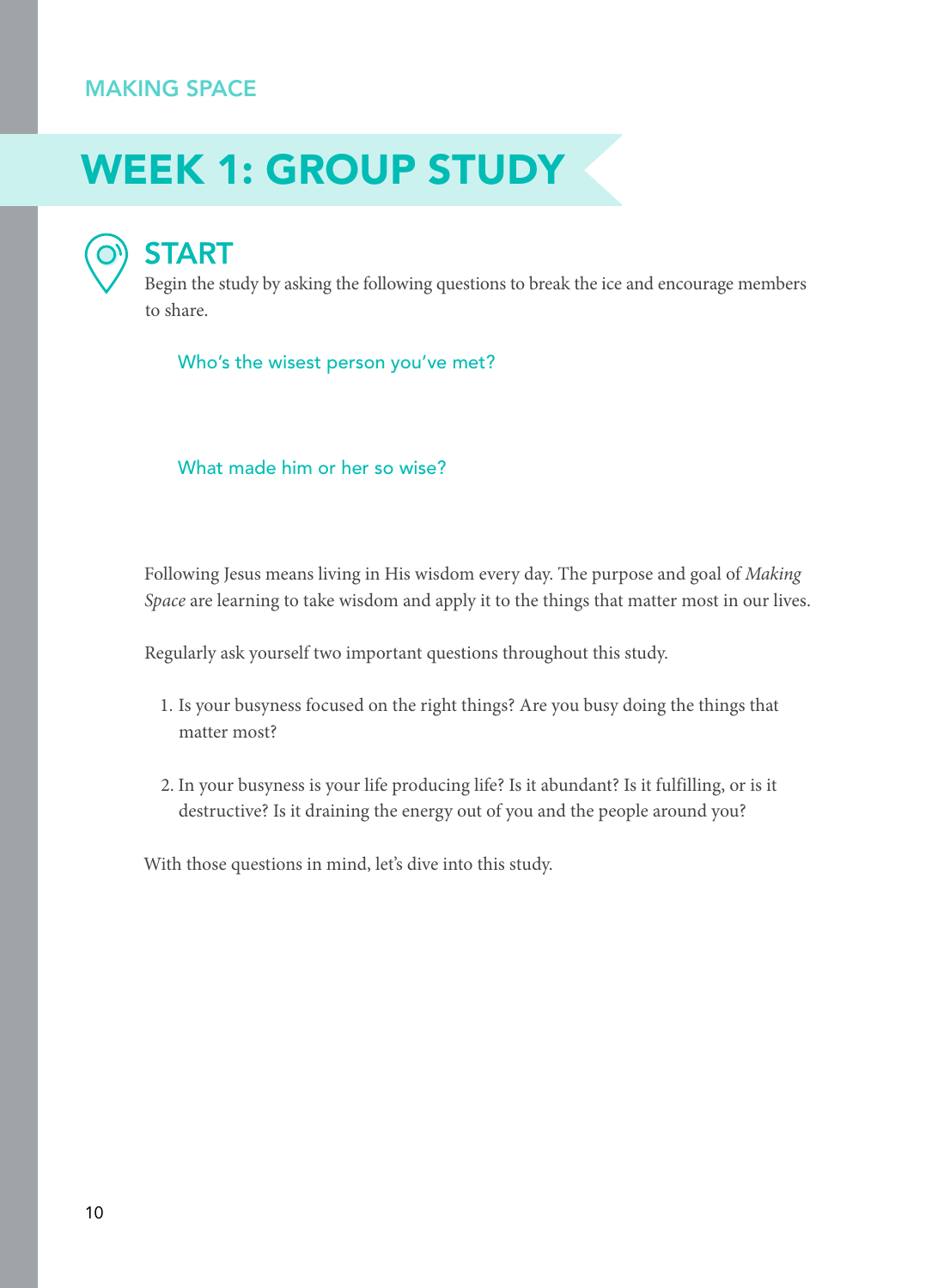

## WATCH

Watch video session 1, in which Jeff defines *wisdom* and discusses ways the Bible calls us to pursue wisdom. Take notes in the space provided.



## **DISCOVER**

Spend a few moments discussing what you learned from the video. Use the following questions to guide your discussion.

#### Read Proverbs 15:33.

*The fear of the LORD is instruction in wisdom, and humility comes before honor.*  PROVERBS 15:33

How have you considered Jesus to be the wisdom of God and the way to wisdom? In what ways is Jesus wise?

If wisdom is applying the truth in the right way at the right moment to get the best from you or another person, how does Jesus personify that quality?

Wisdom is living in a way that's life-giving. How did Jesus do that?

Jeff said not only does Jesus forgive us for our foolishness and sin, but in the gospel He also becomes our wisdom. Through Jesus we get the Spirit of wisdom. How does that gift change who we are?

If we've received wisdom and the life of Jesus through the gospel, how should we seek wisdom?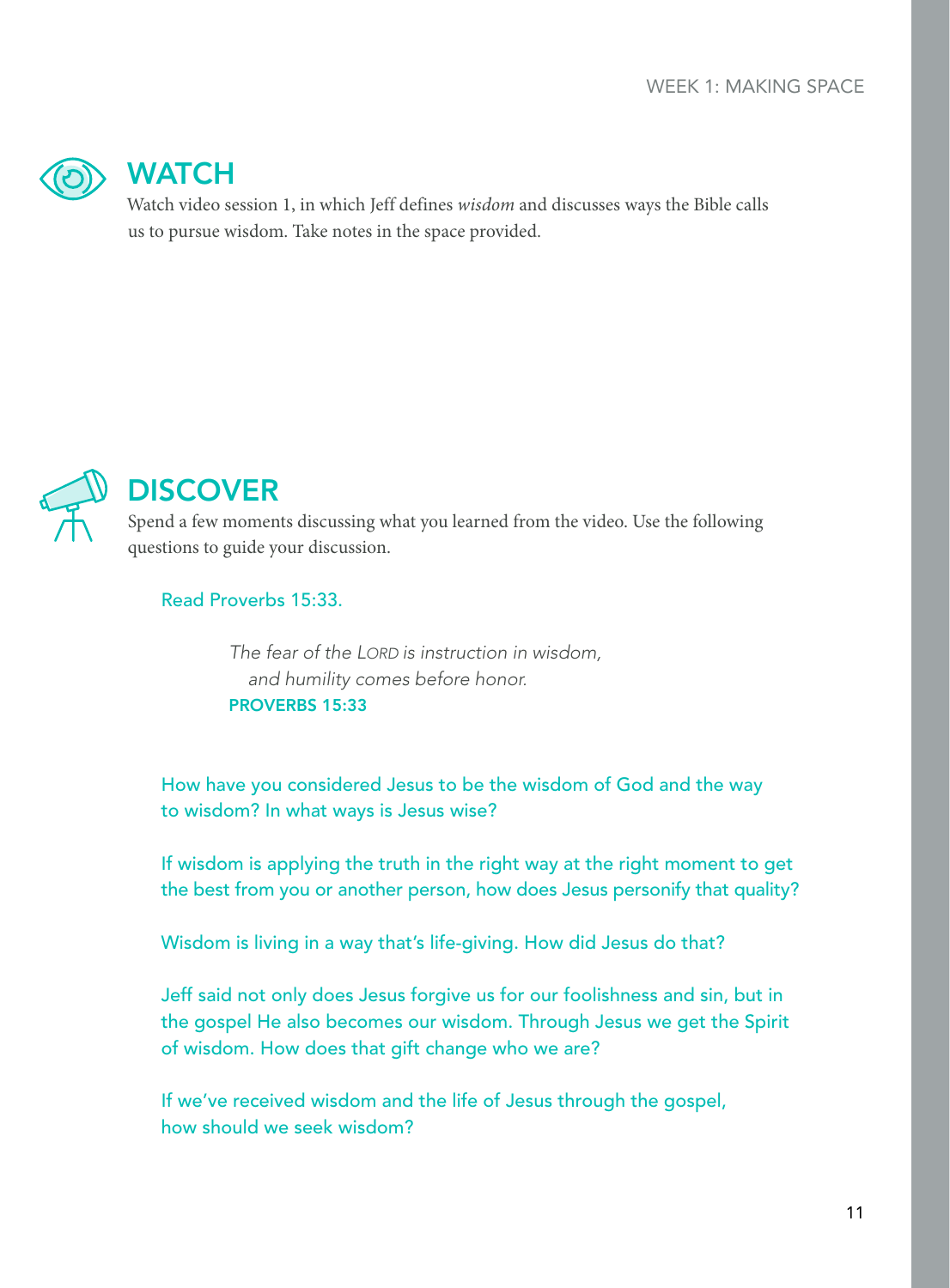

## **NURTURE**

Let's turn inward to examine our hearts and beliefs. We might know the truths we've discussed, but we often doubt them.

What do our schedules, attitudes, and actions reveal about our wisdom or foolishness?

What does your current daily routine reveal about who you believe Jesus to be and to have done for you? What keeps you from seeking the life-giving wisdom of Jesus?

Spend a few minutes describing ways Jesus is worthy and better than anything else and reminding one another of God's wisdom in the gospel.

Take a few minutes to share ways the Spirit of God might be calling you to repentance and faith in Jesus.



## ACT

Finally, let's discuss ways we'll walk in obedience and live the wisdom we're learning as a community.

How will we practically demonstrate our faith in Jesus as the true wisdom of God?

How will we walk toward wisdom together?

If we were wise, what impact would our wisdom have on our neighborhood, town, or city?

### CLOSING

We receive wisdom by being teachable to God, submitting our lives to God, and surrendering every aspect of our lives to God. As you go through your personal study this week, remember this truth: Jesus is the wisdom of God.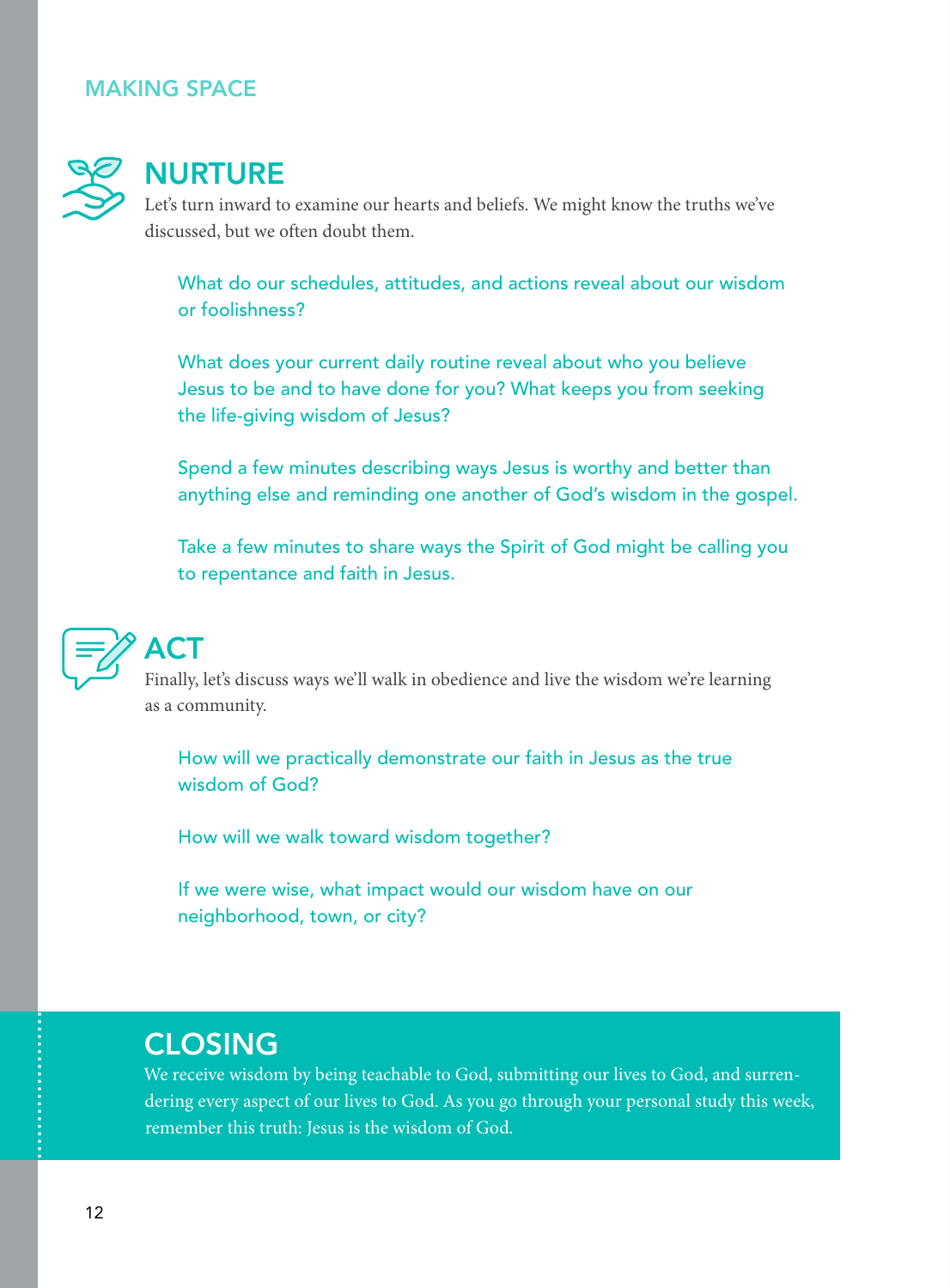## BIBLE-READING PLAN

Over the next week complete the Bible reading, taking notes in the space provided.

■ Proverbs 1

■ Proverbs 2

■ Proverbs 3

■ Proverbs 4

- Psalm 1–2
- Psalm 19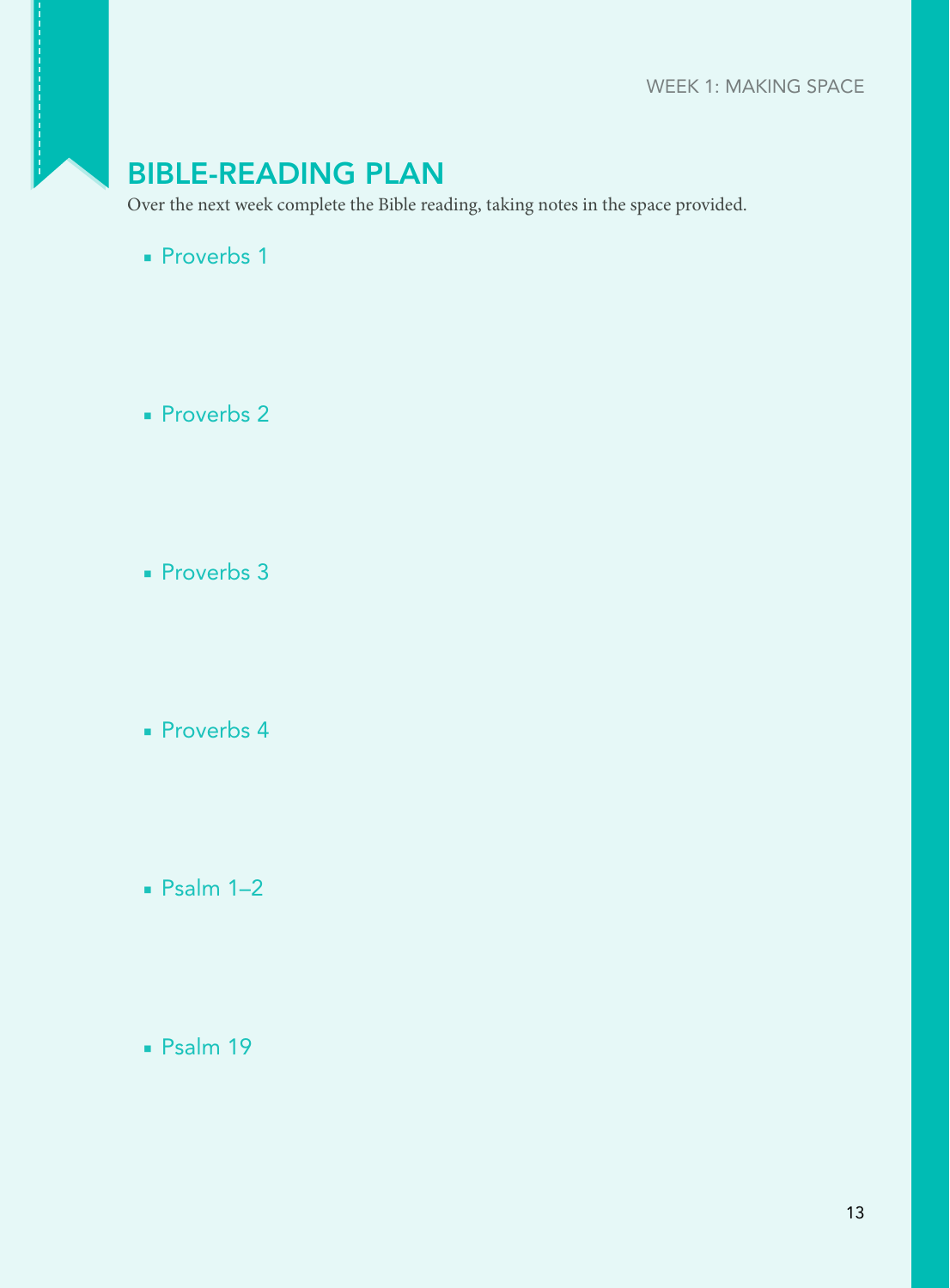## PERSONAL DISCOVERY WHAT IS WISDOM?

Are you wise, or are you a fool? This week's personal study begins with an examination of your wisdom and explores the truth that Jesus is the wisdom of God. Your goal this week is to identify one or two key areas of your life in which you hope to grow during the following eight weeks.

## HEAD: GROWING IN UNDERSTANDING

This section focuses on gaining wisdom as we grow in our knowledge of who God is and what He has done through the gospel and the Scriptures.

#### AM I A WISE PERSON? SELF-ASSESSMENT

The Holy Spirit can use tools like this questionnaire to reveal your true self. Honestly answer each question by assigning a number from 1 to 5, with 1 meaning the statement is rarely true of you and 5 meaning the statement is almost always true of you.

- I make decisions and choices about family, finances, friendships, work, rest, and housing prayerfully and in submission to Christ.
- Other people regularly come to me for counsel, advice, and help as they navigate routine matters of life, such as family, finances, friendships, work, rest, sex, and hospitality.
- I frequently pursue relationships in which I seek to learn and grow.
- I have relationships with people who really know me and seek my good.
- I have enough margin in my life to pause what I'm doing and come to the aid of a neighbor, friend, or coworker in need.
- I experience a weekly time of rest in which I enjoy Christ and all He has done.
- My vocation satisfies my soul. I experience the peace of Christ and the restoration of Christ in both stressful and successful seasons.
- My work doesn't define me or my schedule but comes from a place of rest.
- I look forward to times of silence and solitude in which I sit with the Lord and open up my life to Him.
- I give thanks to God for every paycheck, knowing it's His provision in my life.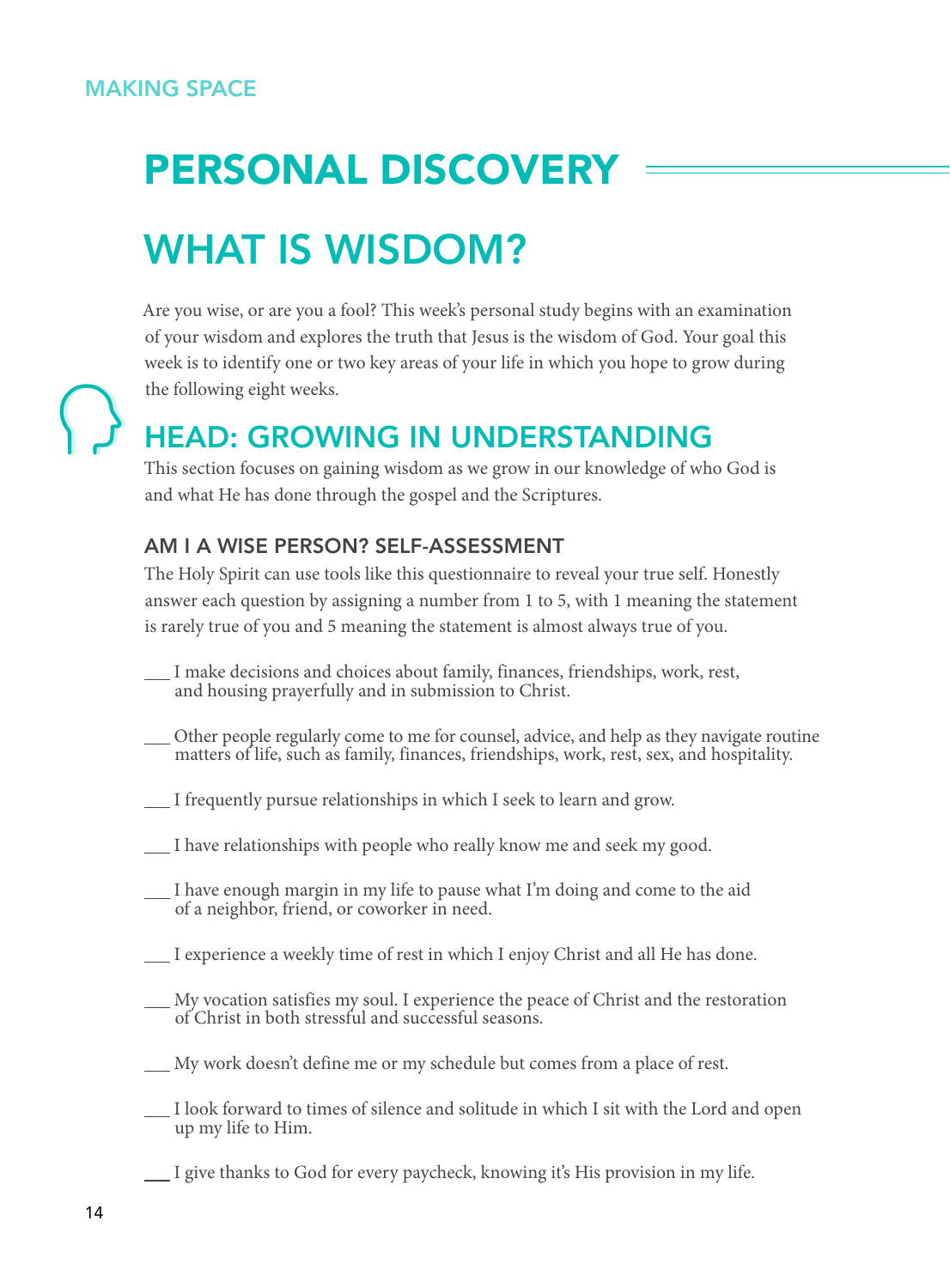- When I create my family budget and consider new purchases, I view it as a gift and privilege to care for God's possessions. I ask God and others to help steward His finances.
- I don't know what my life would be like if someone told me I couldn't pray.
- I often find myself asking God for more wisdom.
- I regularly reflect on ways my children and spouse are walking with Christ.
- I'm amazed by how much my children and spouse are teaching me about who God is and what He has done.
- I regularly open my home with joy to people outside my family.
- I enjoy drawing people out in conversations—learning about their hearts and who God made them to be.
- I readily seek reconciliation and restoration in broken relationships and conflict.

#### Add up these numbers. How did you score?

If you scored above 70, you're a new Solomon! If your score is 50, you're growing in wisdom, and you probably see lots of wisdom in a few areas. If your score is 30, you're beginning to take some steps of wisdom in a few areas. If your score is below 30, you're likely very honest, and honesty is a crucial component in the journey toward wisdom.

Which statement was the most difficult to rate? Which rating was the most surprising for you?

Look at a few of your higher scores. What was your journey like to gain wisdom in that area?

Look at a few of your lower scores. In light of your assessment, what are two or three areas in which you know you need wisdom and would like to grow over the next eight weeks?

The Book of Proverbs continually connects eleven topics to wisdom: money, work, silence, solitude, prayer, the heart, friendship, sex, parenting, family, and hospitality. The questions in the assessment largely correspond to these eleven areas.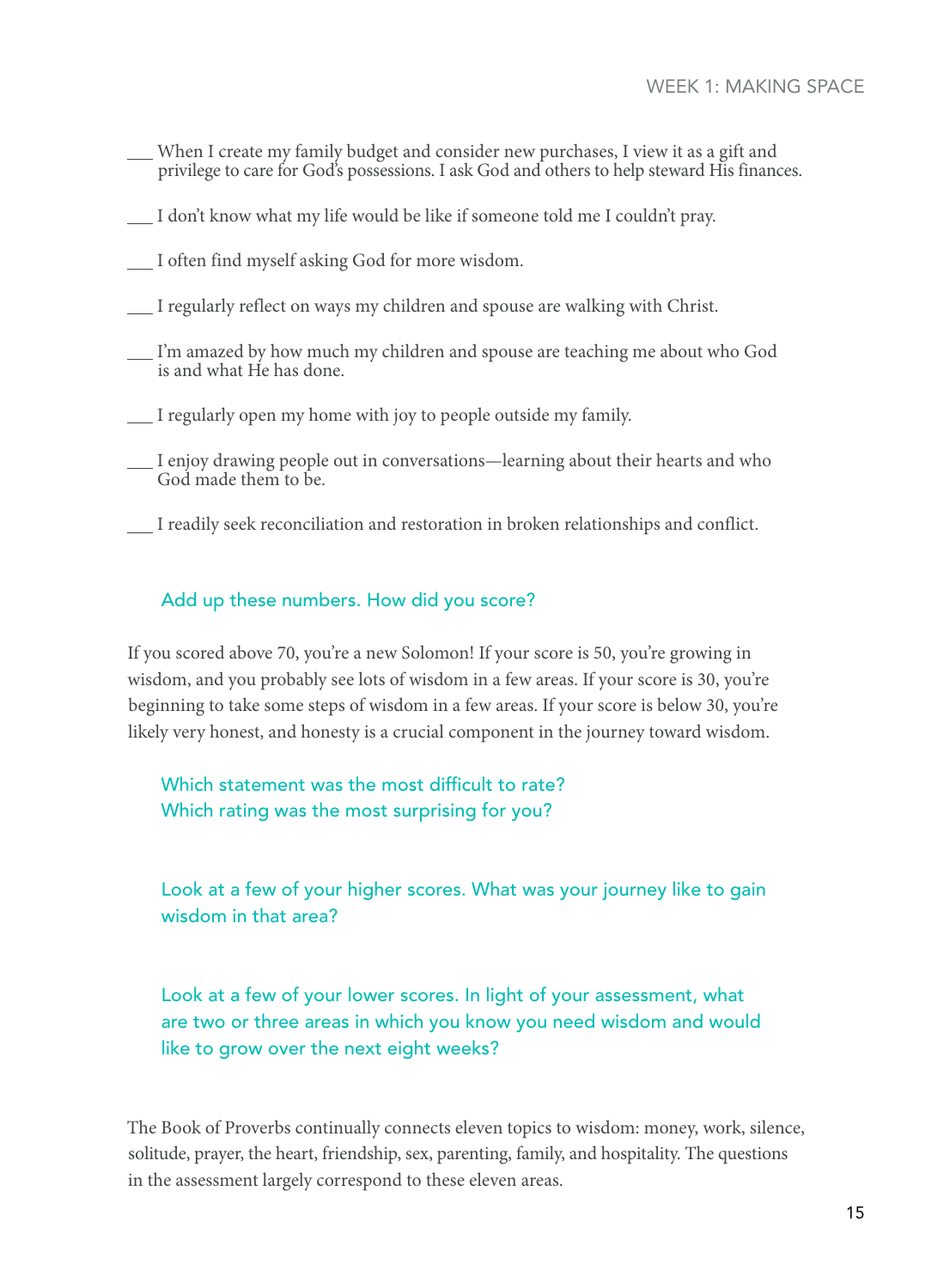#### WHO IS THE LORD?

Proverbs 1:7 is the guiding statement for the entire Book of Proverbs.

*The fear of the LORD is the beginning of knowledge; fools despise wisdom and instruction.* PROVERBS 1:7

Often when we read Proverbs, we're looking for helpful nuggets to guide our busy lives. Many of the ways we try to conquer our chaotic lives are organization, rules, boundaries, and new technology. But Proverbs isn't about us. It's about the Lord. Fear of the Lord means looking to Him with reverent awe. We can't understand wisdom apart from a knowledge of the Lord Jesus Christ. Proverbs places wisdom within the context of the fear of the Lord.

Who is the Lord? Describe the nature and character of Jesus.

Jesus is gracious, compassionate, hospitable, ever-present, hardworking, generous, loving, and brave. His character might be most readily expressed through His submission to the Father and Holy Spirit in every moment and aspect of His life.

#### WHAT HAS THE LORD DONE?

Jesus is the true wisdom of God. Paul, writing about the power of the cross and the resurrection, declared this reality 1 Corinthians 1.

… to those who are called, both Jews and Greeks, Christ the power of God and the wisdom of God. For the foolishness of God is wiser than men, and the weakness of God is stronger than men. 1 CORINTHIANS 1:24-25

How do Jesus' death and resurrection display the wisdom of God?

Jesus faithfully pursued, listened to, and walked with God the Father and the Holy Spirit to the cross and into the resurrection. His work in the gospel displays and offers abundant life to everyone for every aspect of life.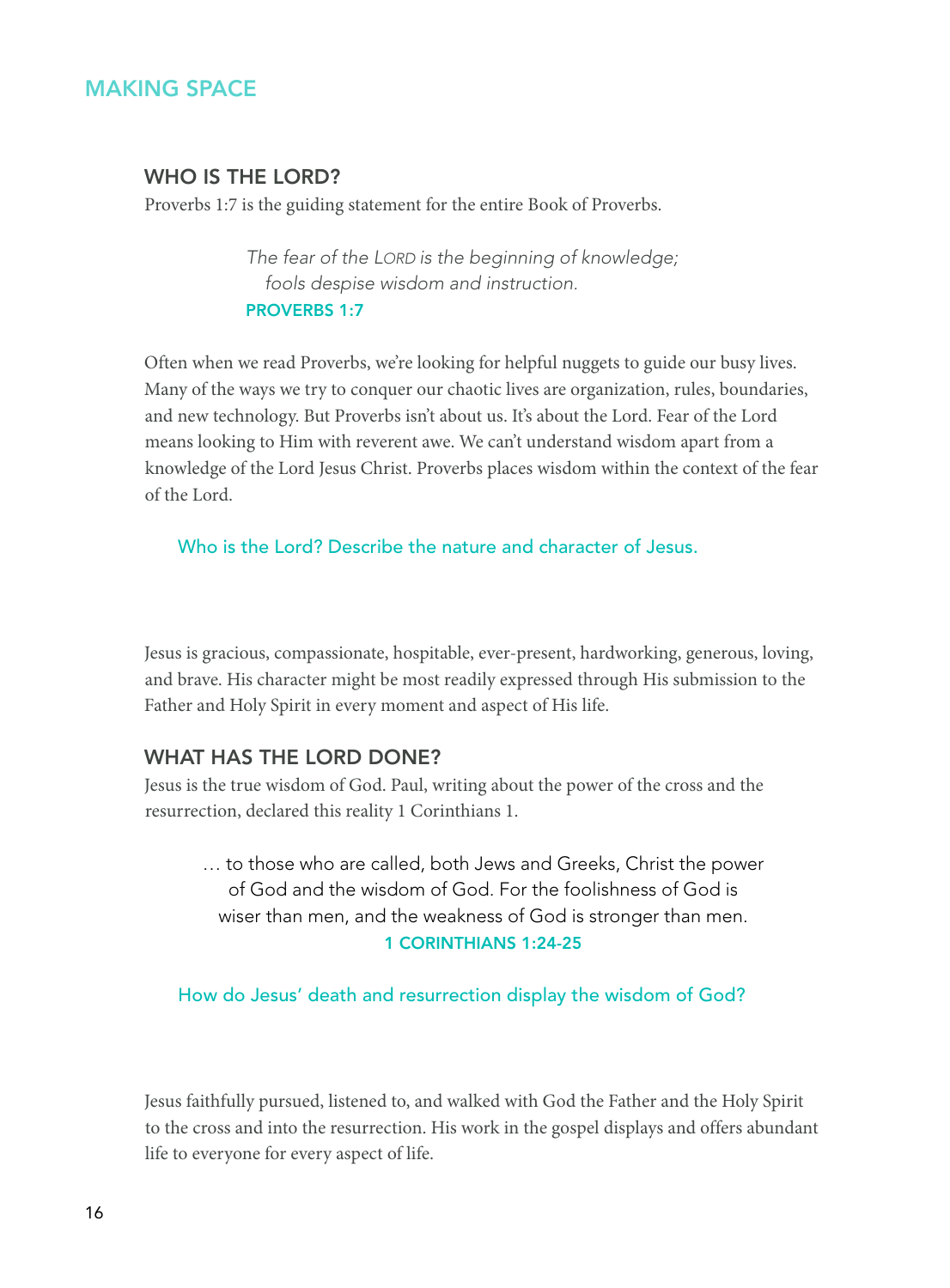#### WHO ARE WE?

Because of him you are in Christ Jesus, who became to us wisdom from God, righteousness and sanctification and redemption, so that, as it is written, "Let the one who boasts, boast in the Lord." 1 CORINTHIANS 1:30-31

According to Paul, who are you because Christ is the wisdom of God?

In what areas of your life do you boast in yourself? (These are likely areas in which you're trying to prove your own righteousness, fix yourself, and redeem your past.)

What does it mean to be someone who boasts in the Lord and is in Him? How does that identity differ from someone who boasts in himself?

If we want to be wise, we must acknowledge that we've been fools who need Jesus—the wisdom of God for us. Wisdom comes to us as a gift from God. Because God saved us, called us, and chose us, the wisdom of God has come to us in Christ.

#### HOW SHOULD WE LIVE?

Read Proverbs 1:2-6. What are the activities of people who fear the Lord and seek wisdom?

How could you pursue these activities in the areas of wisdom you want to grow in? How would that pursuit lead to wisdom?

How can you implement one of these activities in the next week? What will you do?

Jesus says if you look to Him and follow Him, He will be wisdom for you. That means you're not only forgiven for your foolishness, but you also get the Spirit of wisdom, who comes to dwell in you, giving you power and direction for a new life.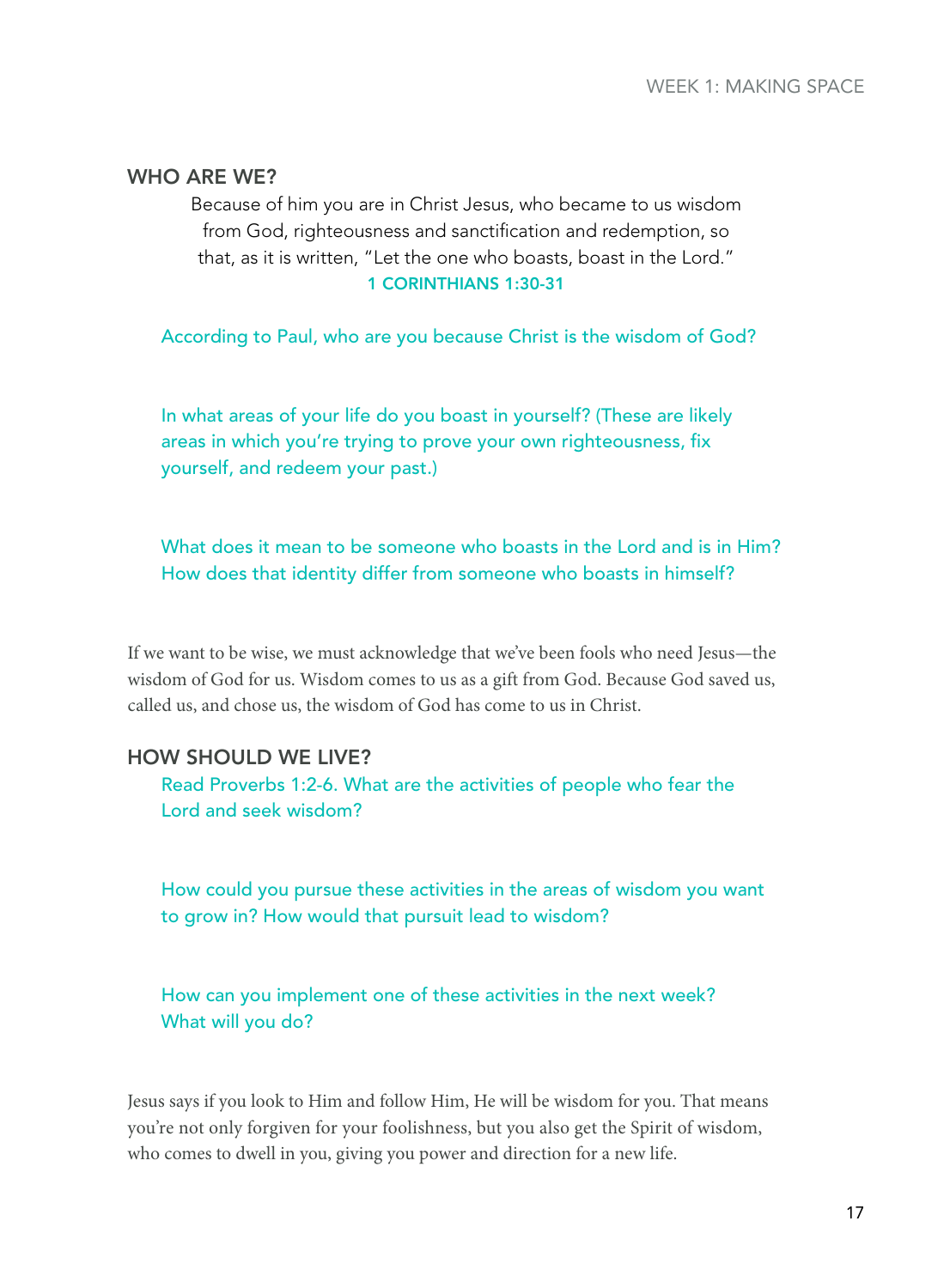## HEART: GROWING IN BELIEF

Now let's look inward to examine our hearts and beliefs. If we want to be wise, we must acknowledge that we've been fools who need Jesus and the wisdom of God.

Throughout Proverbs and particularly the first nine chapters, Solomon tells us we have a clear choice: wisdom or foolishness. The wise know God and experience a full life, while the foolish refuse God and experience death. The wise surrender all of life to God, while the foolish surrender their lives to the fleeting things of this world.

Describe your life in the space below. What makes you happy? What makes you anxious and burdened? Are you wise or a fool?

Based on what you wrote, spend a few moments writing a prayer to God thanking Him for the ways you're growing in wisdom and asking Him for help in the areas where you would like to see growth.

How do you know whether you're living in the fear of the Lord? You're willing to surrender everything to Him—everything. Those who fear the Lord withhold nothing from Him. In other words, they joyfully give their lives to the One who is life.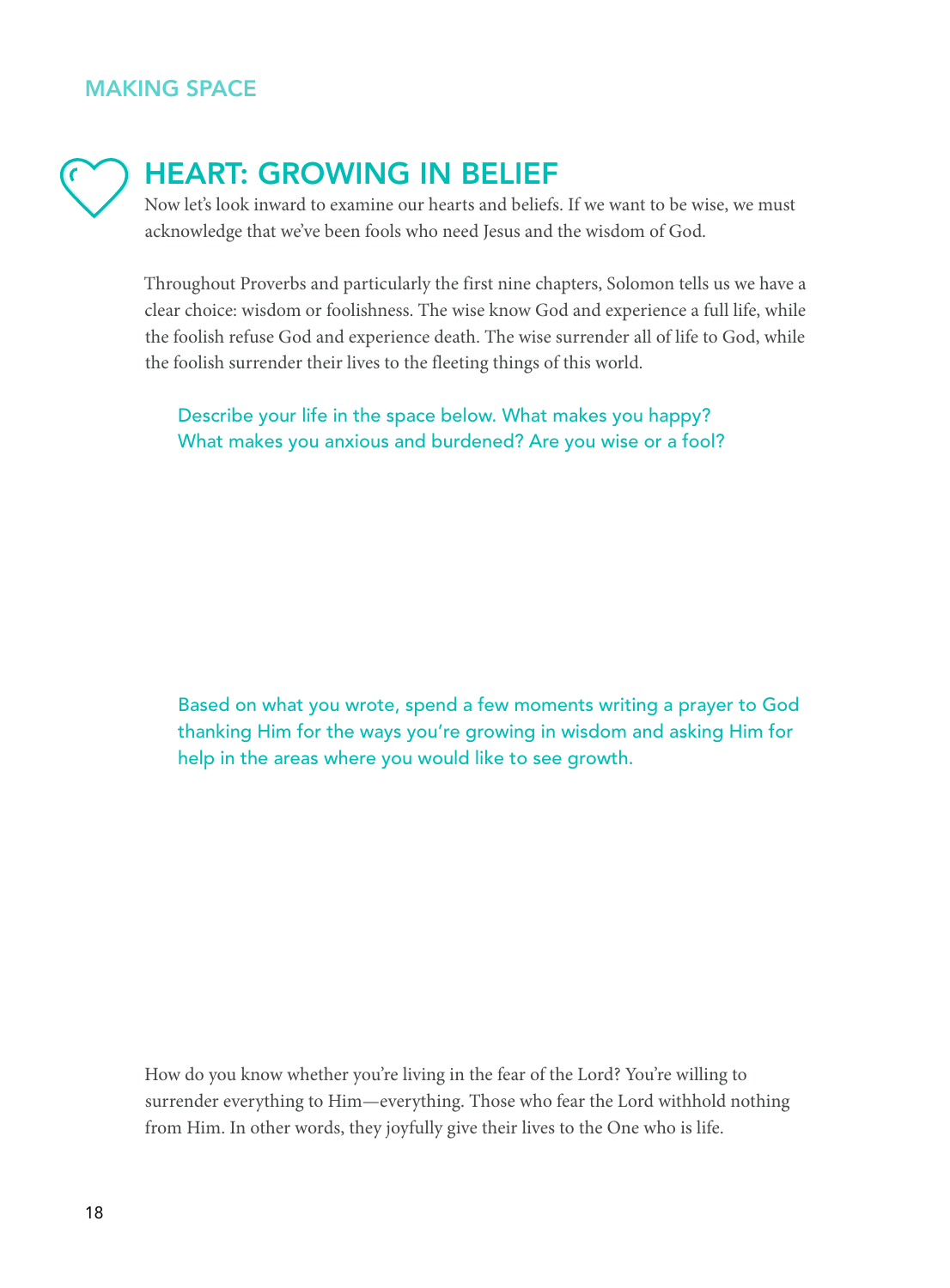What area of your life do you keep to yourself instead of giving it to God? (This is likely one area in which you want to grow in wisdom.)

Whom or what do you fear instead of God?

What's the result of fearing things other than God?

What does fearing those other things reveal about your beliefs?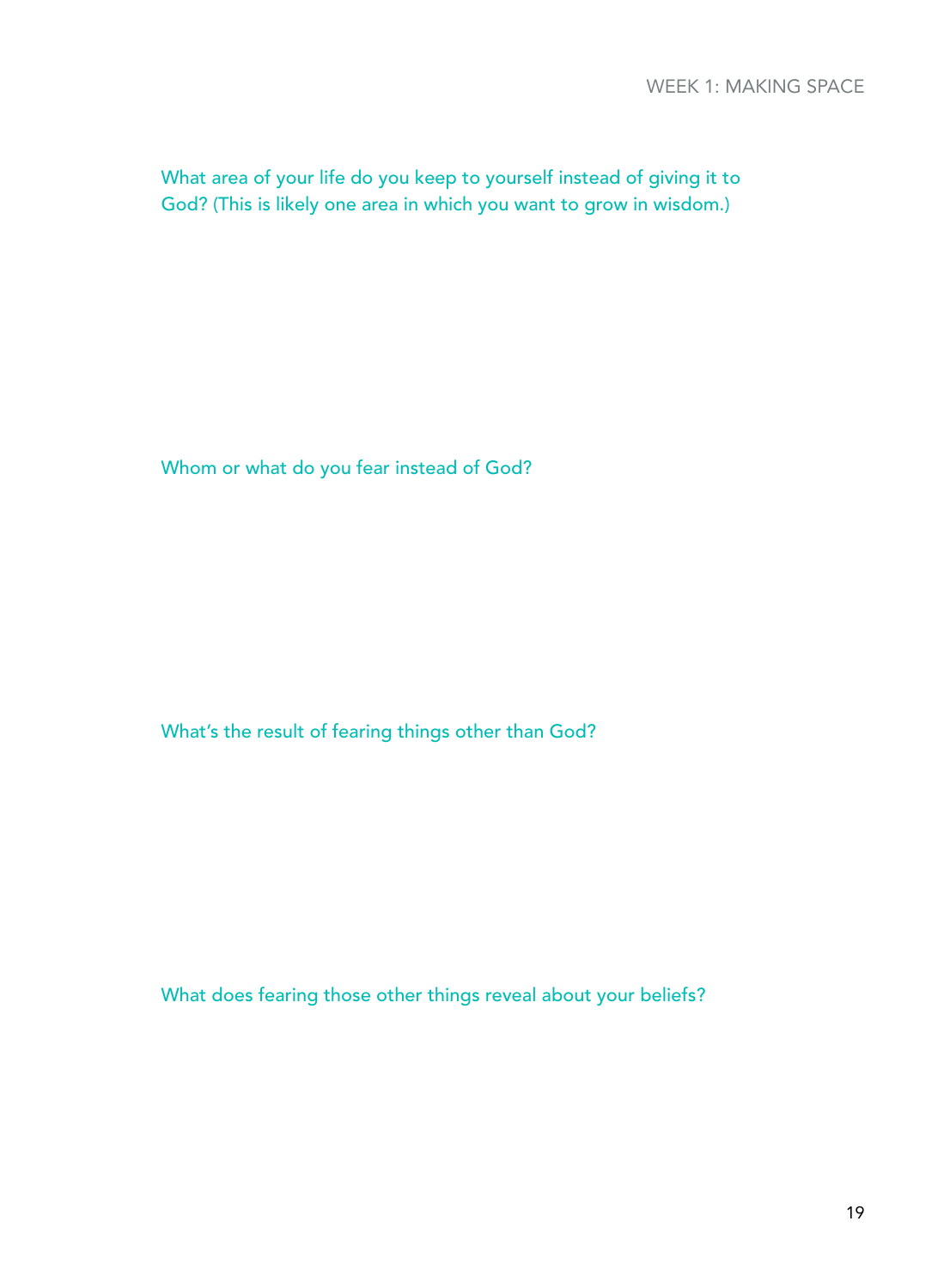

## HANDS: GROWING IN OBEDIENCE

How will we obey? How will we begin to walk in repentance and faith?

Spend five minutes in silence and solitude. Think about Christ as the wisdom of God, the better Solomon, and consider His invitation to follow the way of wisdom. After five minutes record a few thoughts or convictions that have come to mind.

Spend five more minutes in silence and solitude. Think about the challenges, stresses, and responsibilities in your life. Ask God for wisdom in each of those areas and continue to wait for the Lord to grant wisdom. After five minutes record anything you felt God was guiding you to do in His wisdom.